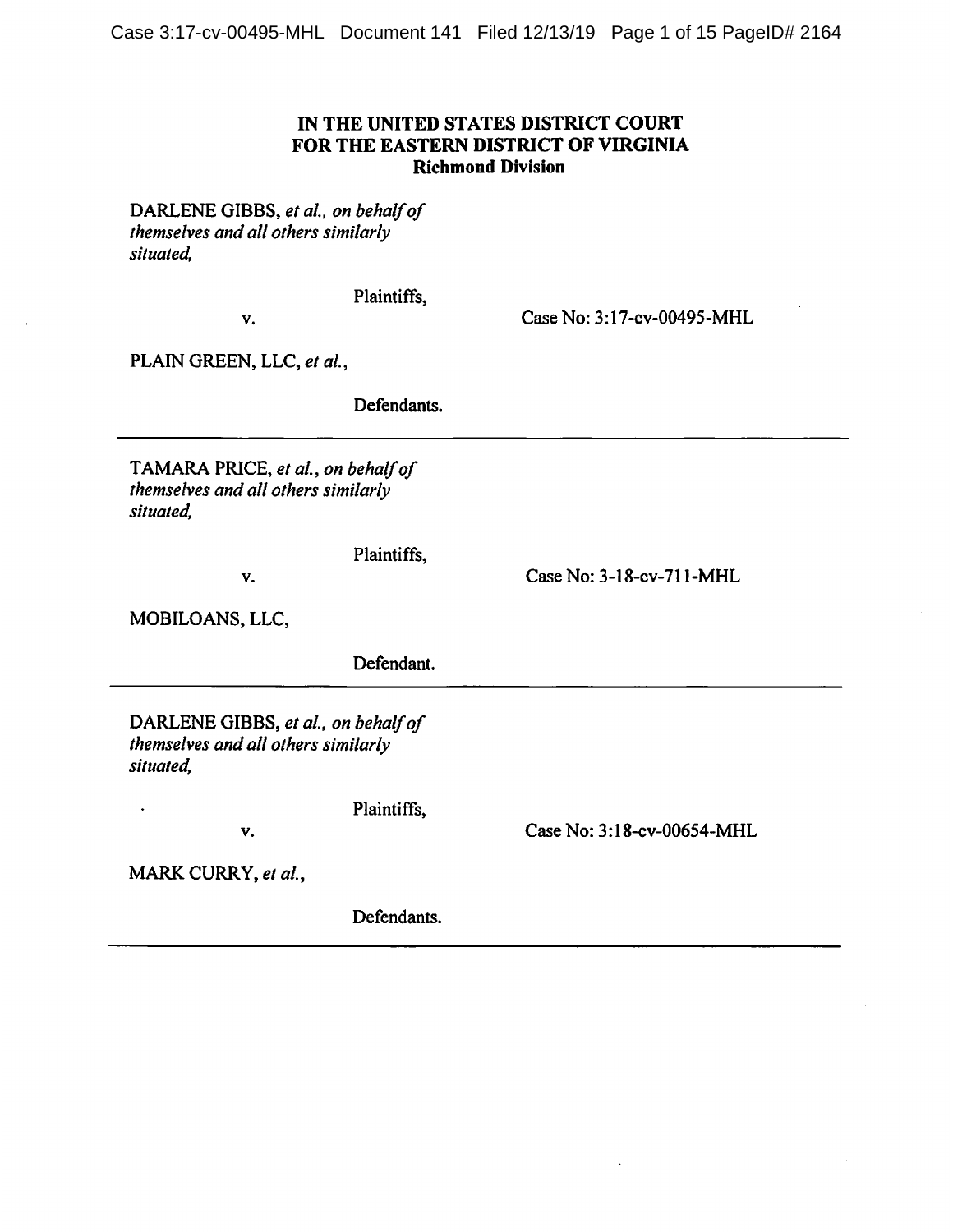## **ORDER GRANTING** FINAL APPROVAL OF CLASS ACTION SETTLEMENT. CERTIFYING SETTLEMENT CLASS, AND ENTERING FINAL JUDGMENT

Plaintiffs Darlene Gibbs, Stephanie Edwards, Lula Williams, Patrick Inscho, Isabel DeLeon, Tamara Price, Sherry Blackburn, George Hengle, Regina Nolte, Sharon Burney, Chastity McNeil and Lawrence Mwethuku ("Plaintiffs"), individually and on behalf of the preliminarily certified Settlement Class, have submitted to the Court a Motion for Final Approval of the Settlement Agreement and Final Certification of the Settlement Class ("Final Approval Motion").

This Court has reviewed the papers filed in support of the Final Approval Motion, including the Settlement Agreement filed with Plaintiffs' Preliminary Approval Motion, the memoranda and arguments submitted on behalf of the Settlement Class, and all supporting exhibits and declarations thereto, as well as the Court's Preliminary Approval Order. The Court held a Final Fairness Hearing on December 11, 2019, at which time the Parties and other interested persons were given an opportunity to be heard in support of and in opposition to the proposed settlement. Based on the papers filed with the Court and the presentations made at the Final Fairness Hearing, the Court finds that the Settlement Agreement is fair, adequate, and reasonable. Accordingly,

## IT IS HEREBY ORDERED, ADJUDGED, AND DECREED as follows:

1. This Final Approval Order incorporates herein and makes a part hereof the Settlement Agreement and the Preliminary Approval Order. Unless otherwise provided herein, the capitalized terms used herein shall have the same meanings and/or definitions given to them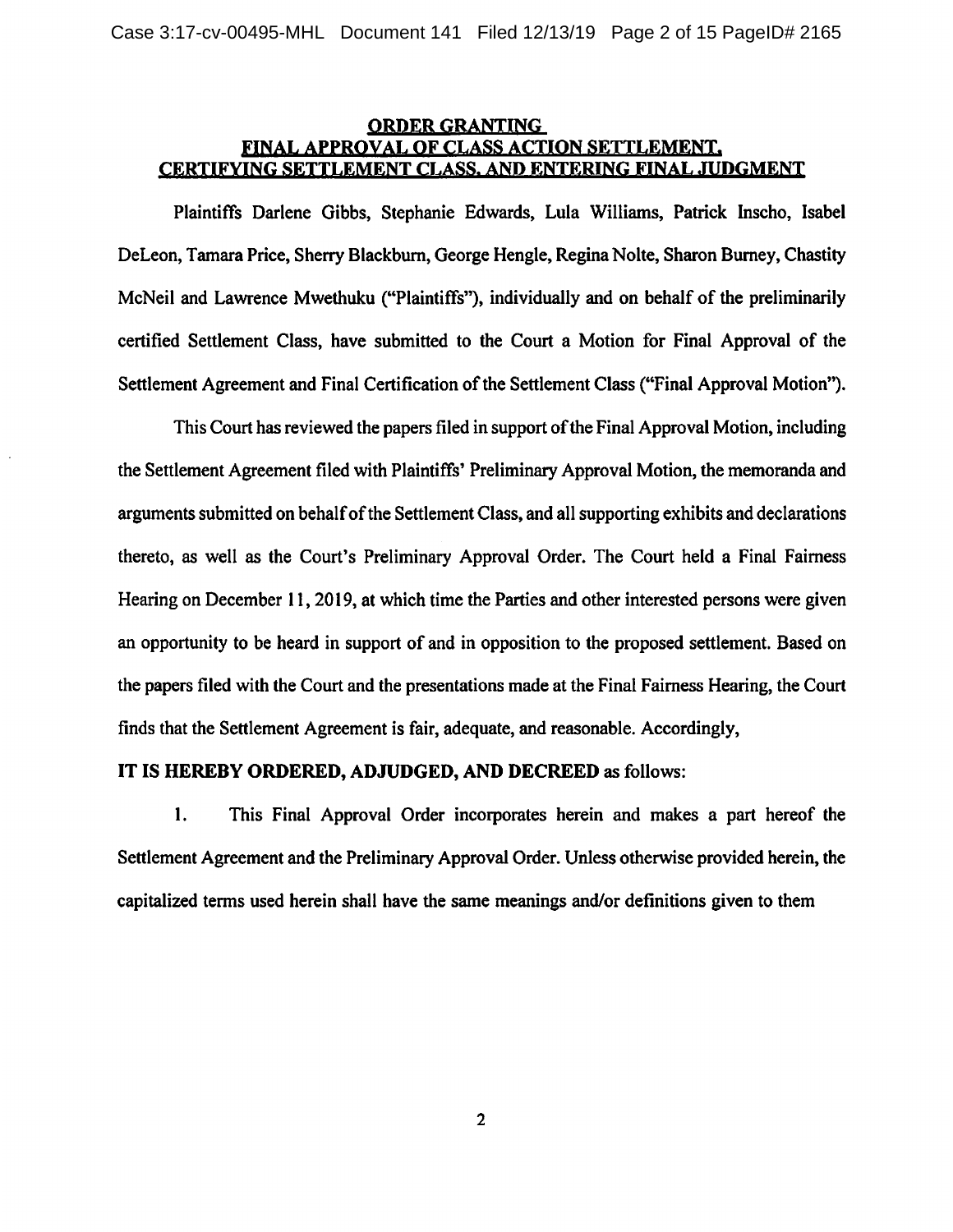in the Preliminary Approval Order, Settlement Agreement, and Global Settlement,<sup>1</sup> as submitted

to the Court with Plaintiffs' Preliminary Approval Motion.

 $2.$ This Court has jurisdiction over matters relating to the Settlement, including, without limitation, the administration, interpretation, effectuation and/or enforcement of the Settlement, the Settlement Agreement, or this Final Order and Judgment.<sup>2</sup>

# **CERTIFICATION OF THE SETTLEMENT CLASS AND** APPOINTMENT OF CLASS COUNSEL AND CLASS REPRESENTATIVES

In the Preliminary Approval Order, this Court previously certified, for settlement  $3.$ 

purposes only, a Settlement Class defined as follows:

- The Class includes all persons within the United States to whom Great a. Plains has lent money; all persons within the United States to whom Plain Green lent money prior to June 1, 2016; and all persons within the United States to whom MobiLoans lent money prior to May 6, 2017.
- $\mathbf{b}$ Excluded from the Class are the Judge presiding over this Action and the Court staff, as well as those Class Members who opt out from the Settlement pursuant to the procedures set forth in the Settlement Agreement.
- $4.$ Certification of the Settlement Class is hereby reaffirmed as a final Settlement Class

pursuant to Fed. R. Civ. P. 23. For the reasons set forth in the Preliminary Approval Order, this

Court finds, on the record before it, that the Consolidated Actions, for purposes of this Settlement,

may be maintained as a class action on behalf of the Settlement Class.

5. In the Preliminary Approval Order, this Court previously appointed the above-

<sup>&</sup>lt;sup>1</sup> The Settlement Agreement refers to and incorporates a related Global Settlement and Restructuring Term Sheet entered into through a Chapter 11 plan (the "Plan") in the jointly administered cases styled In re Think Finance, LLC, et al., Case No. 17-33964 (the "Chapter 11 Cases"), which are pending in U.S. Bankruptcy Court for the Northern District of Texas. <sup>2</sup> Although the tribal Defendants (Great Plains, Plain Green, and MobiLoans) contest the Court's subject-matter jurisdiction over the Consolidated Actions, they have consented to jurisdiction in this Court solely "for purposes of enforcing [the] Settlement Agreement." Settlement Agreement  $\P$  1.04.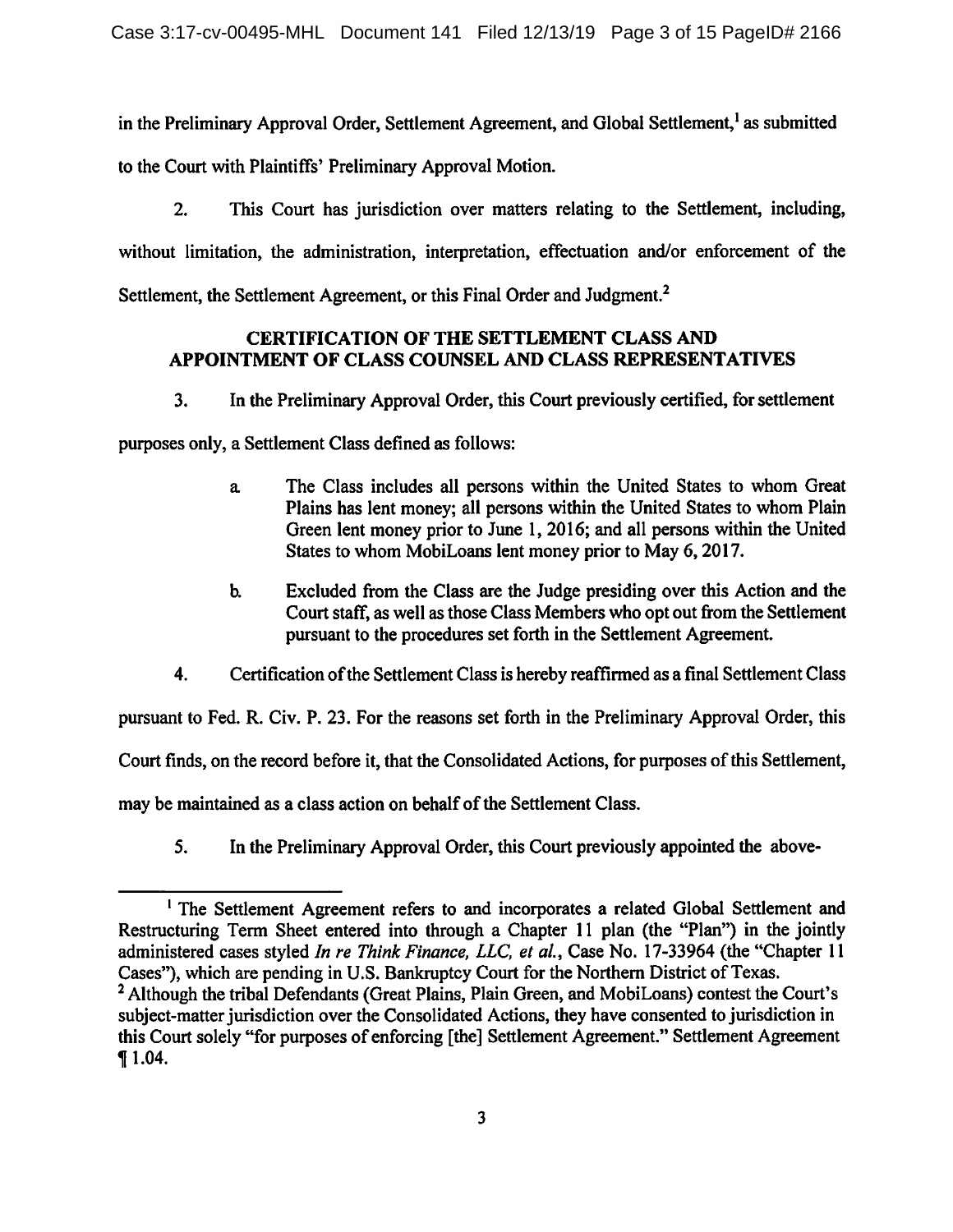identified Plaintiffs Darlene Gibbs, Stephanie Edwards, Lula Williams, Patrick Inscho, Isabel DeLeon, Tamara Price, Sherry Blackburn, George Hengle, Regina Nolte, Sharon Burney, Chastity McNeil and Lawrence Mwethuku as Class Representatives and hereby reaffirms that appointment, finding, on the record before it, that the Class Representatives have and continue to adequately represent Settlement Class Members.

In the Preliminary Approval Order, this Court previously appointed the law firms 6. of Kelly Guzzo PLC, Consumer Litigation Associates, P.C., and Tycko & Zavareei, LLP as Class Counsel for settlement purposes only and hereby reaffirms that appointment, finding, on the record before it, that Class Counsel have and continue to adequately and fairly represent Settlement Class Members.

### **CLASS NOTICE**

The record shows, and the Court finds, that Class Notice has been given to the 7. Settlement Class in the manner approved by the Court in its Preliminary Approval Order. The Court finds that such Class Notice constitutes: (i) the best notice practicable to the Settlement Class under the circumstances; (ii) notice that was reasonably calculated, under the circumstances, to apprise the Settlement Class of the pendency of these Consolidated Actions and the terms of the Settlement Agreement, their rights to exclude themselves from the Settlement or to object to any part of the Settlement, their rights to appear at the Final Fairness Hearing (either on their own or through counsel hired at their own expense), and the binding effect of the Final Order and the Final Judgment, whether favorable or unfavorable, on all persons who do not exclude themselves from the Settlement Class; (iii) due, adequate, and sufficient notice to all persons or entities entitled to receive notice; and (iv) notice that fully satisfies the requirements of the United States Constitution (including the Due Process Clause),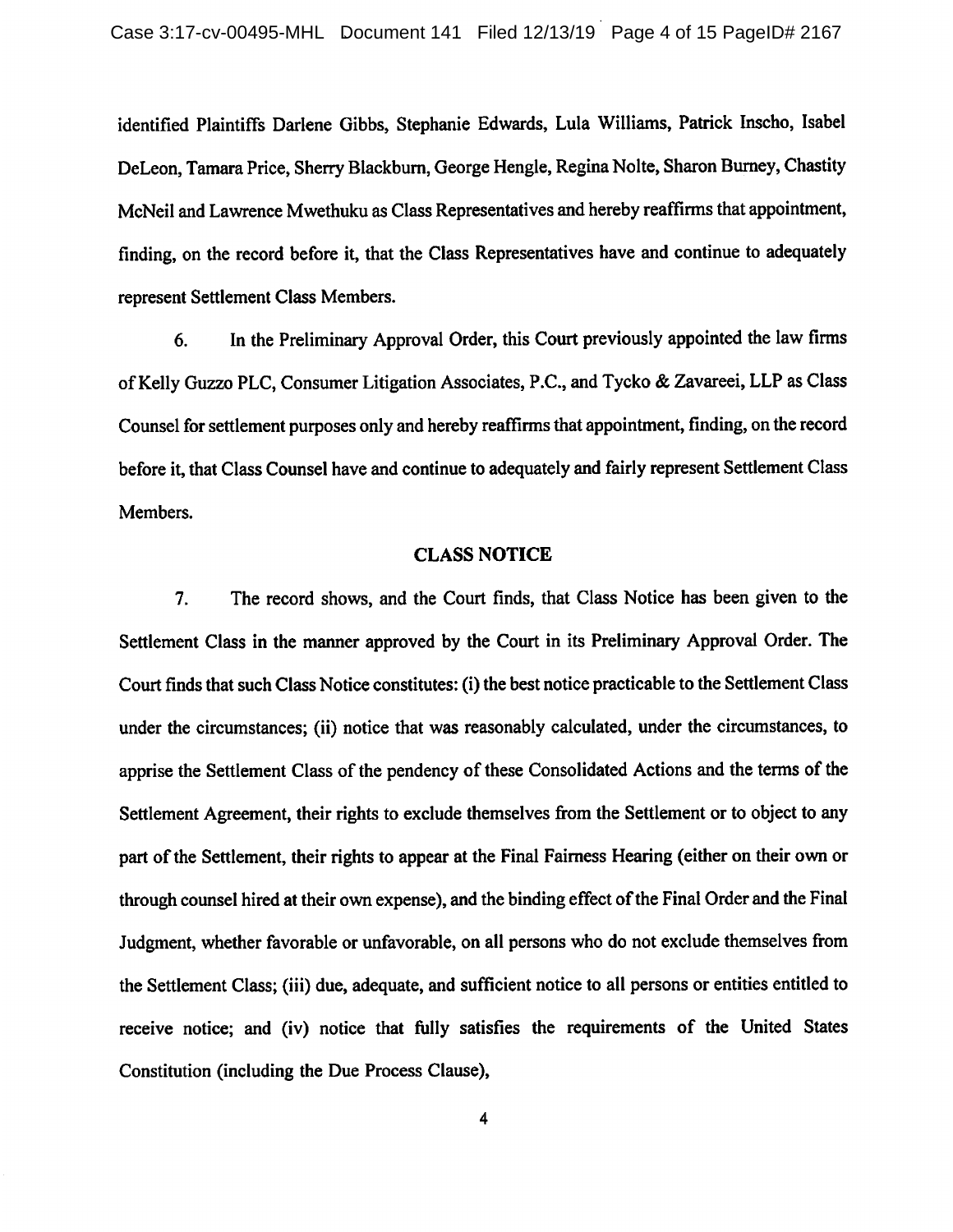Federal Rules of Civil Procedure  $23(c)(2)(B)$  and  $23(e)(1)$ , and any other applicable law.

8. Due and adequate notice of the proceedings having been given to the Settlement Class and a full opportunity having been offered to Settlement Class Members to participate in the Final Fairness Hearing, it is hereby determined that all Settlement Class Members except those who timely opted out, as identified in Exhibit A to this Final Approval Order, are bound by this Final Approval Order and the Final Judgment. No Settlement Class Members, other than those listed in Exhibit A, are excluded from the Settlement Class, from the terms of the Settlement Agreement, or from the effect of this Final Approval Order and Final Judgment.

#### FINAL APPROVAL OF THE SETTLEMENT AGREEMENT

9. Pursuant to Fed. R. Civ. P. 23(e), the Court hereby finally approves in all respects the Settlement as set forth in the Settlement Agreement and finds that the Settlement, the Settlement Agreement, the benefits to the Settlement Class Members, and all other parts of the Settlement are, in all respects, fair, reasonable, and adequate, and in the best interest of the Settlement Class, within a range that responsible and experienced attorneys could accept considering all relevant risks and factors and the relative merits of Plaintiffs' claims and any defenses of the Consolidated Defendants, and are in full compliance with all applicable requirements of the Federal Rules of Civil Procedure, the Due Process Clause, and the Class Action Fairness Act. Accordingly, the Settlement shall be consummated in accordance with the terms and provisions of the Settlement Agreement, with each Settlement Class Member bound by the Settlement Agreement, including any releases therein.

10. Specifically, the Court finds that the Settlement is fair, reasonable, and adequate given the following factors, among other things:

> The Consolidated Actions were complex and time consuming and would  $a$

> > 5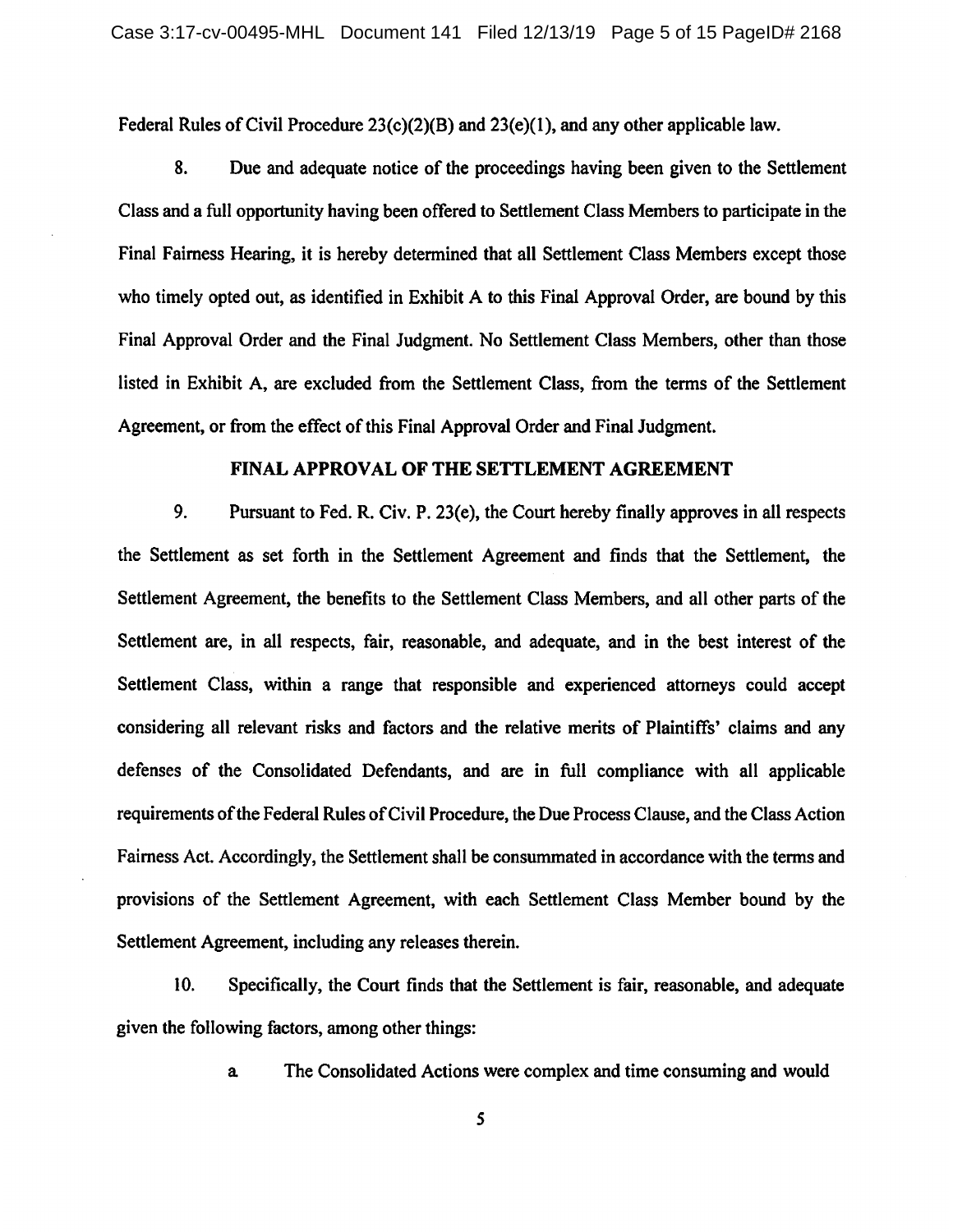have continued to be so through summary judgment and/or trial if they had not settled;

Class Counsel had a well-informed appreciation of the strengths and  $\mathbf{b}$ weaknesses of the Consolidated Actions while negotiating the Settlement;

The monetary and non-monetary relief provided for by the Settlement is  $\mathbf{c}$ well within the range of reasonableness in light of the best possible recovery and the risks the Parties would have faced if the case had continued to verdicts as to jurisdiction, liability, and damages;

 $\mathbf d$ The Settlement was the result of arm's-length good faith negotiations and exchange of information by experienced counsel;

The reaction of the class to the Settlement has been positive, with only nine e. (9) consumers timely requesting to opt out and no objections to the Settlement [at the time of filing the motion].

Accordingly, the Settlement shall be consummated in accordance with the terms 11. and provisions of the Settlement Agreement.

# PAYMENT OF MONETARY CONSIDERATION AND NON-MONETARY BENEFITS **TO THE CLASS**

 $12.$ The Court approves the Parties' plan to distribute the Monetary Consideration provided for by the Settlement Agreement to Settlement Class Members as set forth in the Settlement Agreement and Global Settlement.

 $13.$ The Court also approves the agreements reached with respect to non-monetary relief, as set forth in the Settlement Agreement:

With respect to Great Plains' lending operations, on or before the Effective a.

Date:

6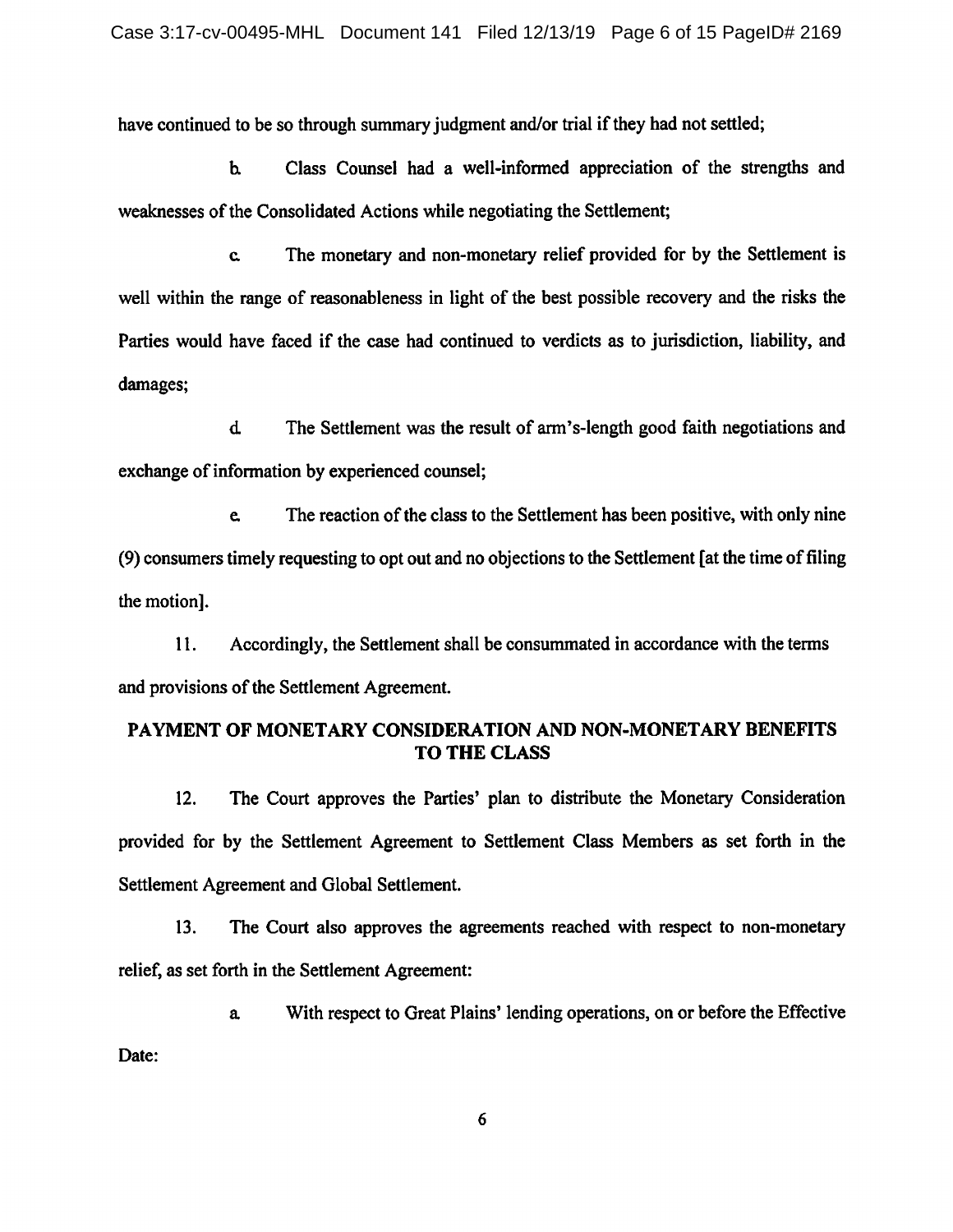- i Great Plains will cancel (as a disputed debt) all outstanding consumer loans originated by Great Plains that it owned at the time the Settlement Agreement was signed;
- i. Great Plains will cease collecting, selling, transferring, or assigning its outstanding consumer loans that it owned at the time the Settlement Agreement was signed;
- Great Plains will not sell personal identifying information obtained from ii. its current or former borrowers:
- Great Plains will reasonably assist and cooperate with Class Counsel and iv. Think Finance, LLC in the deletion of any tradelines that may be reported in the name of Great Plains at Consumer Reporting Agencies Equifax Information Services, LLC, Experian Information Solutions, Inc., Trans Union, LLC, DataX, Microbilt, ChexSystems, Clarity Services, Corelogic, and FactorTrust; and
- v. Great Plains will wind up its business and dissolve pursuant to the Otoe-Missouria Tribe of Indians Limited Liability Company Act.
- $\mathbf{b}$ With respect to Plain Green's lending operations, on or before the

**Effective Date:** 

- *i* Plain Green will cancel (as a disputed debt) all outstanding consumer loans originated by Plain Green prior to June 1, 2016, that it owned at the time the Settlement Agreement was signed;
- i. Plain Green will cease collecting, selling, transferring, or assigning its outstanding consumer loans originated by Plain Green prior to June 1, 2016, that it owned at the time the Settlement Agreement was signed;
- Plain Green will not sell personal identifying information obtained Ë. regarding borrowers who were the subject of consumer loans originated by Plain Green prior to June 1, 2016; and
- iv. Plain Green will reasonably assist and cooperate with Class Counsel and Think Finance, LLC in the deletion of any tradelines that may be reported in the name of Plain Green prior to June 1, 2016 at Consumer Reporting Agencies Equifax Information Services, LLC, Experian Information Solutions, Inc., Trans Union, LLC, DataX, Microbilt, ChexSystems, Clarity Services, Corelogic, and FactorTrust.
- With respect to MobiLoans's lending operations, "Excluded Entity" and  $\mathbf{c}$

"Specified Consumer Debt" shall have the meaning as defined in Section 4.03 of the Class

Action Settlement Agreement and Release. On or before the Effective Date: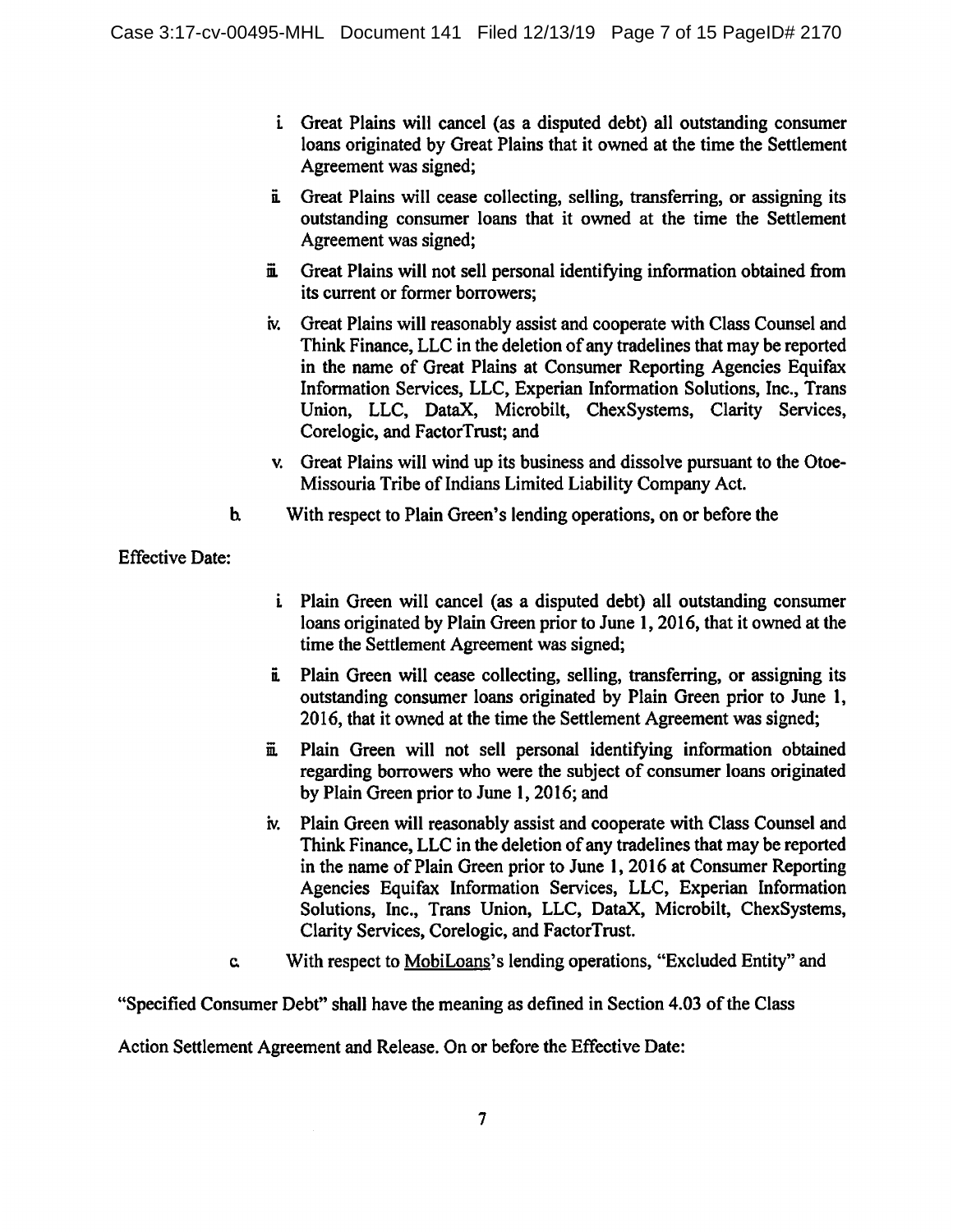- *i* MobiLoans will cancel the Specified Consumer Debt;
- MobiLoans will cease collecting, selling, transferring, or assigning the  $\ddot{\mathbf{a}}$ **Specified Consumer Debt;**
- MobiLoans will not sell personal identifying information obtained in ш. respect of any consumer obligor of the Specified Consumer Debt;
- MobiLoans will reasonably assist and cooperate with Class Counsel and iv. Think Finance, LLC to remove and prevent reporting of derogatory tradelines reported in the name of MobilLoans for Specified Consumer Debt at Consumer Reporting Agencies Experian Information Solutions, Inc., Trans Union, LLC, Microbilt, Clarity Services, and Corelogic; and
- v. MobiLoans will cease the use of any and all services of each Excluded Entity in Arizona, Arkansas, Colorado, Connecticut, Illinois, Indiana, Kentucky, Massachusetts, Minnesota, Montana, New Hampshire, New Jersey, New Mexico, New York, North Carolina, Ohio, South Dakota, and Virginia.

14. The relief provided by the Settlement is significant. All consumers will receive a

financial benefit in the form of a cash payment, tradeline deletion or loan cancellation. In addition, the non-monetary relief provided by the Settlement to all Settlement Class Members, regardless of their loan status, is significant. Defendants have also agreed not to sell or transfer any remaining unpaid accounts associated with Class Members from the Class Period, not to sell Class Members' personal identifying information obtained during the Class Period to third parties, including other internet lenders, and to work with Class Counsel and Think Finance, LLC to remove credit reporting regarding the loans, as described above, from the Class Period. These benefits to Class Members have significant value and are not included in the monetary amount payable to the Settlement Fund, but constitute real benefits for Settlement Class Members. Furthermore, Class members will receive these benefits without having to prove any harm or take any affirmative actions. In other words, Class Members will not be required to submit any forms or make any claims against the fund.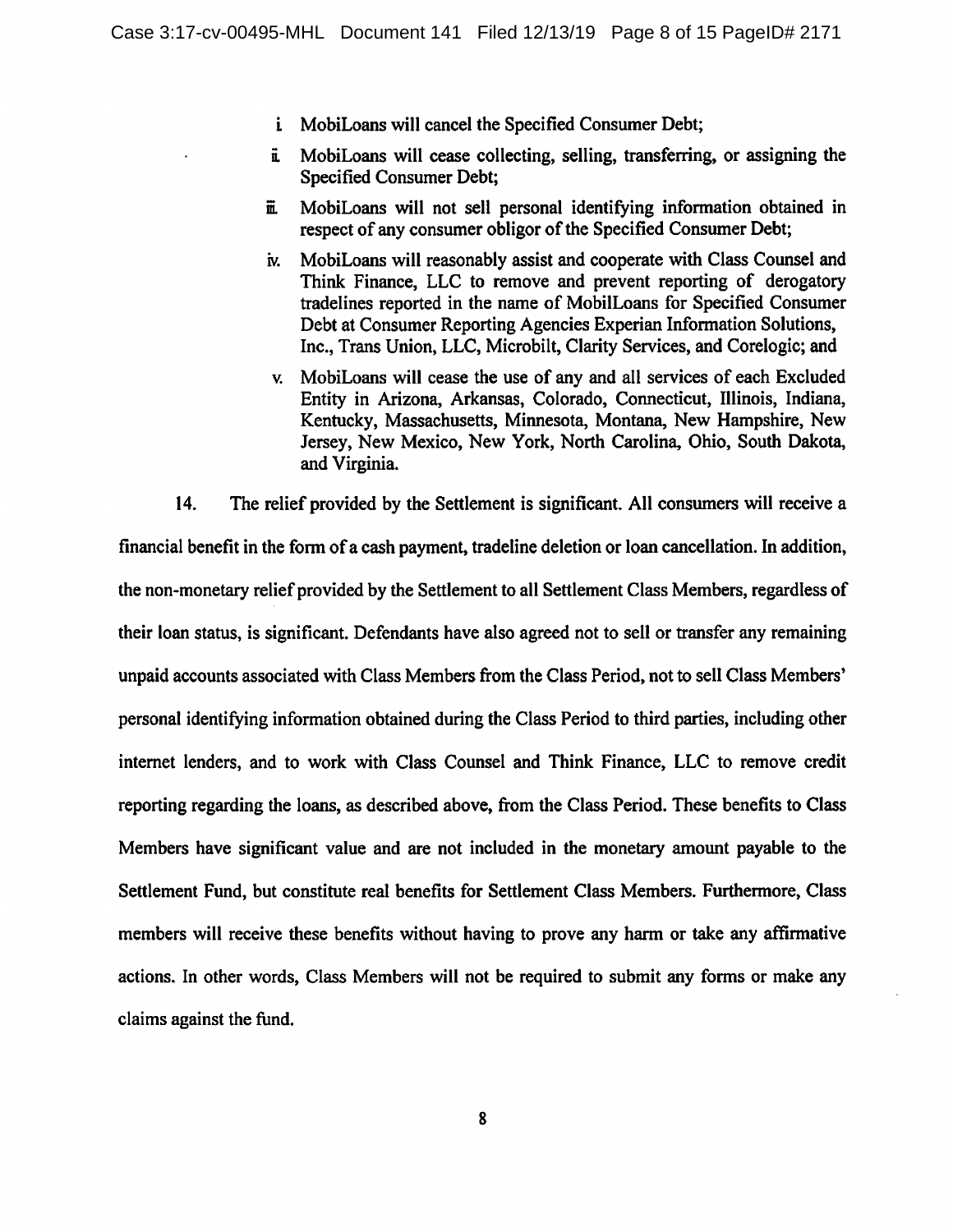### **DISMISSAL OF CLAIMS AND RELEASES**

15. The Consolidated Actions and all Released Claims of Settlement Class Members are hereby dismissed with prejudice and, except as otherwise provided herein or in the Settlement Agreement or Global Settlement, without costs to any party.

16. Pursuant to the Settlement Agreement, as of the Effective Date of this Settlement, Plaintiffs and each member of the Settlement Class shall be deemed to have fully, finally, and forever released and discharged Great Plains, the Otoe-Missouria Tribe of Indians and its current and former Tribal Officials; Plain Green, the Chippewa Cree Tribe of the Rocky Boy's Reservation of Montana and its current and former Tribal Officials; MobiLoans, the Tunica Biloxi Tribe of Louisiana and its current and former Tribal Officials; Mark Curry, Sentinel Resources, LLC, Sol Partners, LLC, Red Stone Inc. (as successor-in-interest to MacFarlane Group), and all other entities owned in whole or in part by Mark Curry or other Curry-owned entities as to their conduct as it pertains to loans originated or serviced in the name of Great Plains; as well as, with respect to any such person or entity (as defined in section 101(15) of the Bankruptcy Code) and understood and intended to include a federally recognized Indian Tribe, such person or entity's current and former directors, managers, officers, equity holders (regardless of whether such interests are held directly or indirectly), affiliated investment funds or investment vehicles, predecessors, successors, assigns, parents, subsidiaries, affiliates, managed accounts or funds, partners, limited partners, general partners, principals, members, management companies, investment managers, fund advisers, employees, advisory board members, financial advisors, accountants, investment bankers, consultants, and Business Committee members ("Released Parties") from any and all Released Claims, as defined below:

"Released Claims" means any and all claims, causes of action, suits, obligations, debts, demands, agreements, promises, liabilities, damages, losses, controversies, costs, expenses, and attorneys' fees of any nature whatsoever,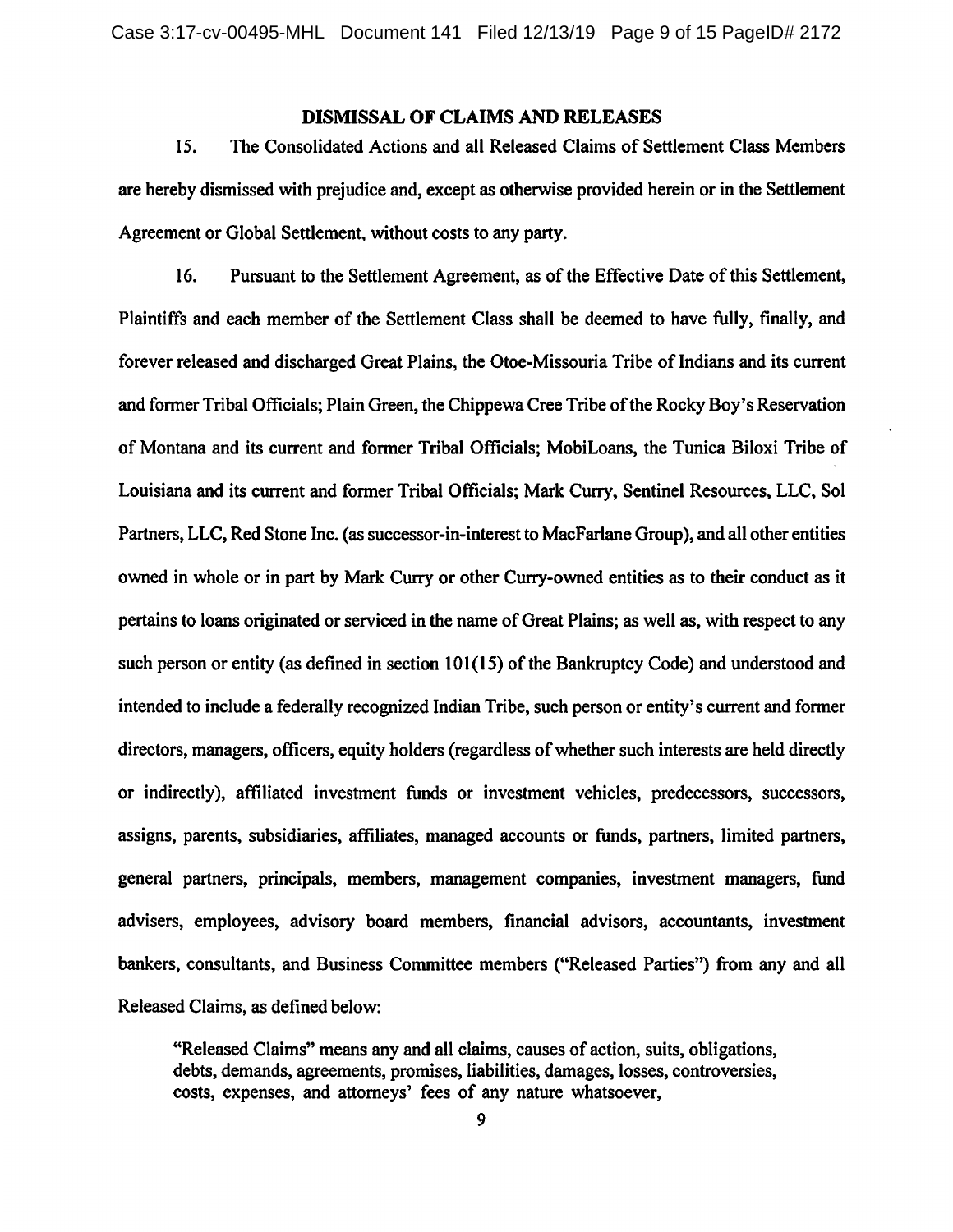whether based on federal law, state law, common law, territorial law, foreign law, tribal law, contract, rule, regulation, any regulatory promulgation (including, but not limited to, any opinion or declaratory ruling), common law or equity, whether known or unknown, suspected or unsuspected, asserted or unasserted, foreseen or unforeseen, actual or contingent, liquidated or unliquidated, punitive or compensatory, as of the date of the Final Fairness Approval Order and Judgment, that relate to and/or arise out of loans made by and/or in the name of Great Plains, Plain Green prior to June 1, 2016, and/or MobiLoans, prior to May 5, 2017.

Notwithstanding the preceding, this release will not include TC Decision Sciences LLC; TC Loan Service LLC; Tailwind Marketing LLC; Think Finance SPV LLC; Think Finance, Inc.; Haynes Investment; Sovereign Business Solutions, or any owners, employees, shareholders, or directors of any of these persons or entities.

 $17.$ The Release shall not pertain to claims relating to conduct occurring or actions taken by any Released Party after the Effective Date, except to the extent that such claims are based upon conduct or activity that is undertaken pursuant to the Settlement Agreement.

18. Plaintiffs and each Settlement Class Members have expressly waived and relinquish any and all rights and benefits that they may have under, or which may be conferred upon them by, the provisions of Section 1542 of the California Civil Code, and any similar or comparable provisions, rights, and benefits conferred by the law of any state or territory of the United States or any jurisdiction, and any principle of common law, as set forth in the Settlement Agreement.

19. Plaintiffs and each Settlement Class Member have further covenanted and agreed that they will not sue or bring any action or cause of action, including by way of third-party claim, or counterclaim, against any of the Released Parties in respect of any of the Released Claims; they will not initiate or participate in bringing or pursuing any class action against any of the Released Parties in respect of any of the Released Claims; if involuntarily included in any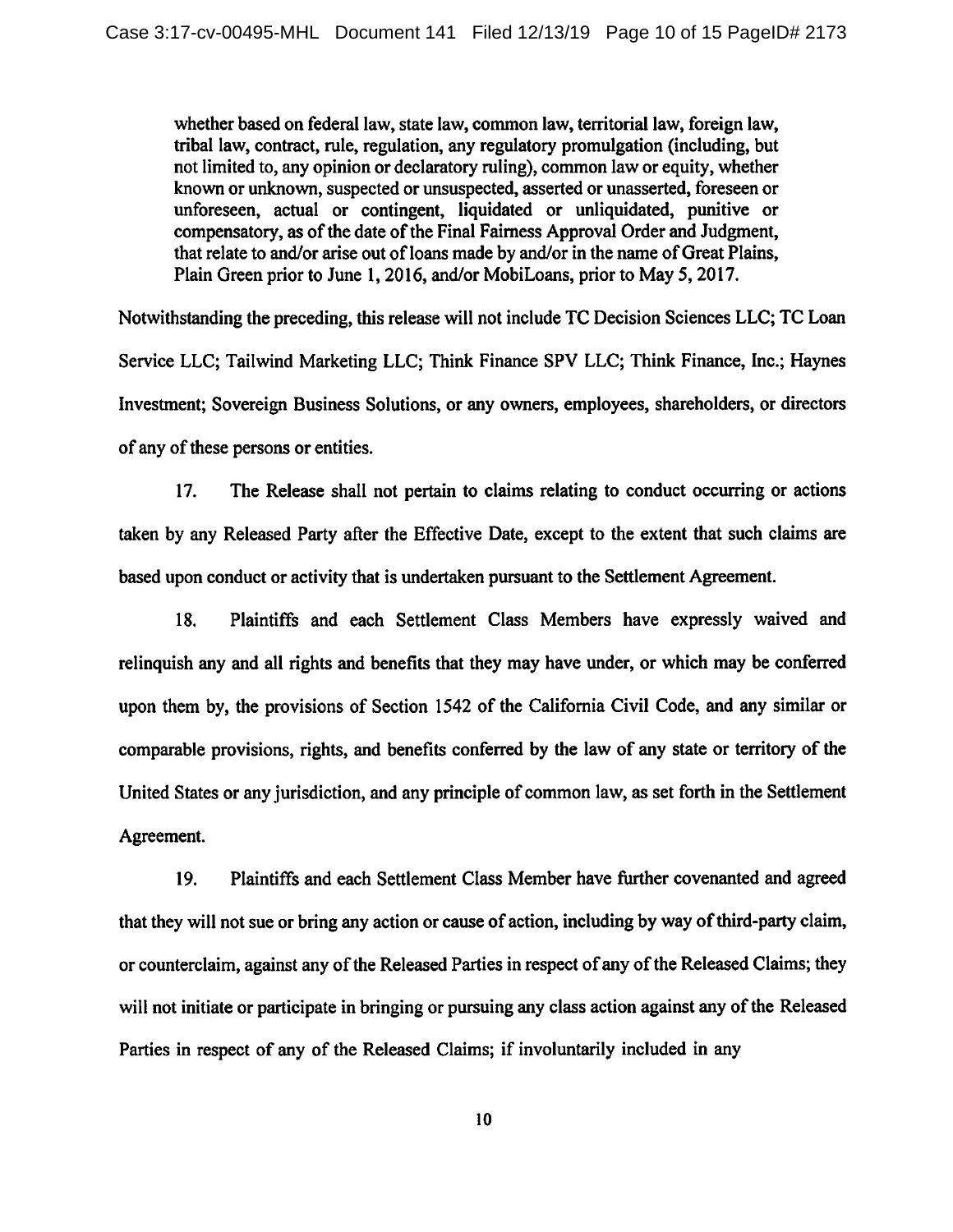such class action, they will use their best efforts to withdraw therefrom; and they will not assist any third party in initiating or pursuing a class action suit in respect of any of the Released Claims.

 $20.$ The release in the Settlement Agreement may be raised as a complete defense and bar to any action or demand brought in contravention of the Settlement Agreement.

### AWARD OF ATTORNEYS' FEES AND COSTS AND SERVICE AWARDS

 $21.$ At the conclusion of a successful class action, class counsel may apply to a court for an award of attorneys' fees. See Fed. R. Civ. P. 23(h). Pursuant to the Settlement Agreement Class Counsel may request reasonable attorneys' fees and reimbursement of costs to be paid from the Monetary Consideration, provided that the total amount of such request does not exceed thirtythree percent (33%) of the Monetary Consideration provided to Settlement Class Members under the Settlement Agreement.

 $22.$ Because this is a common-fund case, it is appropriate to employ a percentage of the fund method for calculating a proper fee award. When a representative party confers a substantial benefit upon a class, counsel is entitled to attorneys' fees based on the benefit obtained. Boeing Co. v. Van Gemert, 444 U.S. 472, 478 (1980). See, e.g., Milbourne v. JRK Residential America, LLC, No. 3:12-cv-861-REP (ED. Va. Jan. 4, 2017) (Doc. 324); Mayfield v. Memberstrust Credit Union, 3:07-cv-506-REP (E.D. Va. Nov. 7, 2008) (Doc. 22); Conley v. First Tennessee, 1:10-cv-1247-JFA (E.D. Va. Aug. 18, 2011) (Doc. 37); Lengrand v. Wellpoint, No. 3:11-cv-333-HEH (E.D. Va. Nov. 13, 2012) (Doc. 42).

No Class Member or Government entity has objected to Class Counsel's request.  $23.$ 

24. The Court, having reviewed the declarations, exhibits, and points and authorities submitted in support of and opposition to Class Counsel's request for attorneys' fees and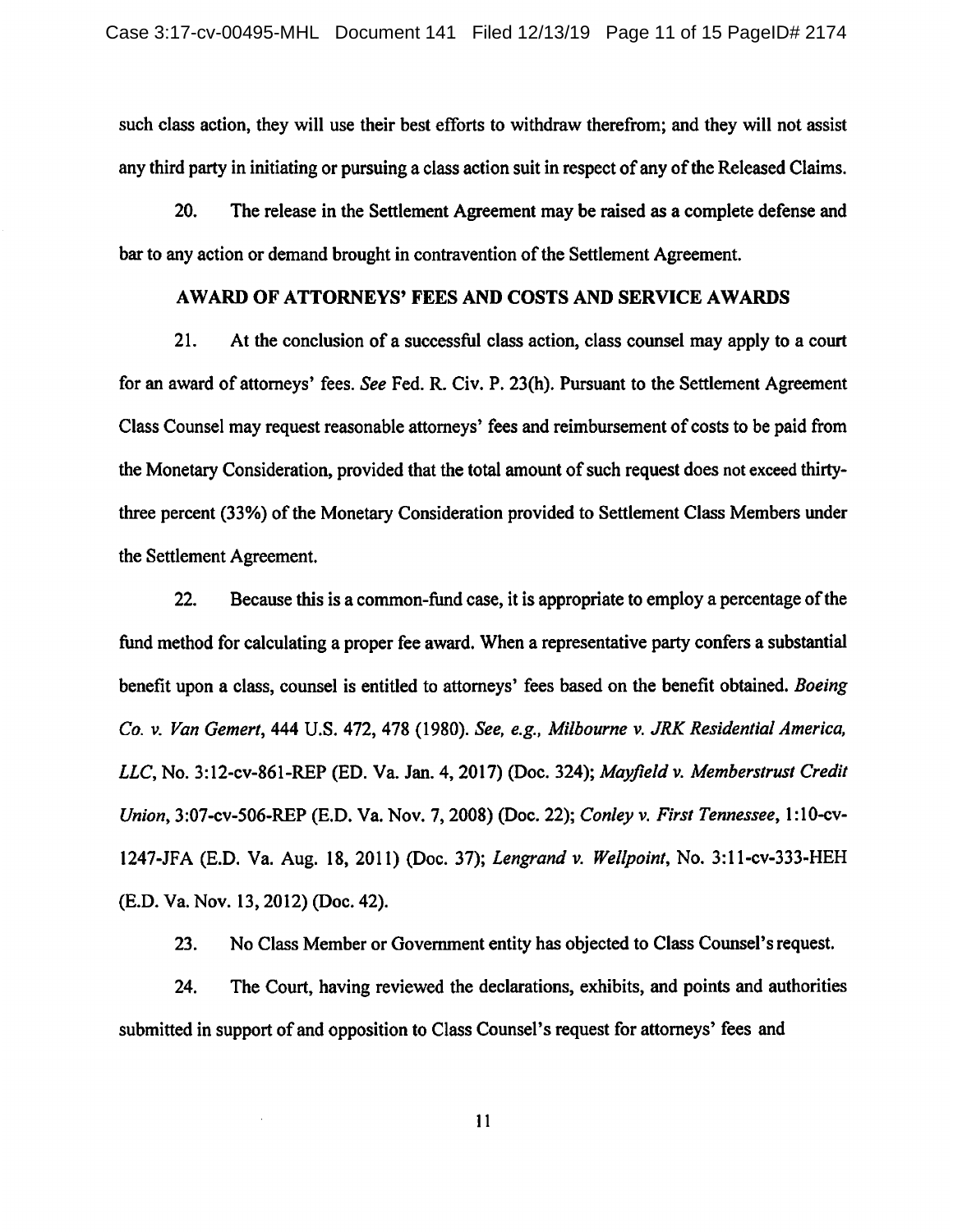reimbursement of costs, approves the award of attorneys' fees and reimbursement of costs to Class Counsel in the amount of \$5,248,227.93 ("Fee and Expense Award"). The Court finds that the Fee and Expense Award is reasonable and appropriate under all of the circumstances presented.

 $25.$ The Settlement Agreement also provides that Plaintiffs may request a Service Award to be paid from the Monetary Consideration, provided such awards do not exceed \$7,500 to each Class Representative.

26. Courts routinely grant service awards to compensate named plaintiffs for the services they provided and the risks they incurred during the course of class action litigation. See, e.g., Manuel v. Wells Fargo Bank, No. 3:14-cv-238 (DJN), 2016 WL 1070819, at \*6 (E.D. Va. Mar. 15, 2016) (explaining that service awards are "intended to compensate class representatives for work done on behalf of the class, to make up for financial or reputational risk undertaken in bringing the action, and, sometimes, to recognize their willingness to act as a private attorney general"). Here, the Court finds that the requested Service Awards are reasonable and within the range of awards granted by courts in this and other circuits. See, e.g., id. (approving \$10,000 service award); Ryals, Jr. v. HireRight Solutions, Inc., No. 3:09-cv-625 (JAG) (E.D. Va. Dec. 22, 2011) (awarding \$10,000 service awards to each class representative). Moreover, these Service Awards are justified by the time and effort expended by the Class Representatives on behalf of the Settlement Class Members and the risk each assumed in bringing this action. Accordingly, the Court finds that each of the Class Representatives, Darlene Gibbs, Stephanie Edwards, Lula Williams, Patrick Inscho, Isabel DeLeon, Tamara Price, Sherry Blackburn, George Hengle, Regina Nolte, Sharon Burney, Chastity McNeil and Lawrence Mwethuku shall be awarded \$7,500 for their efforts. The Court notes that the Class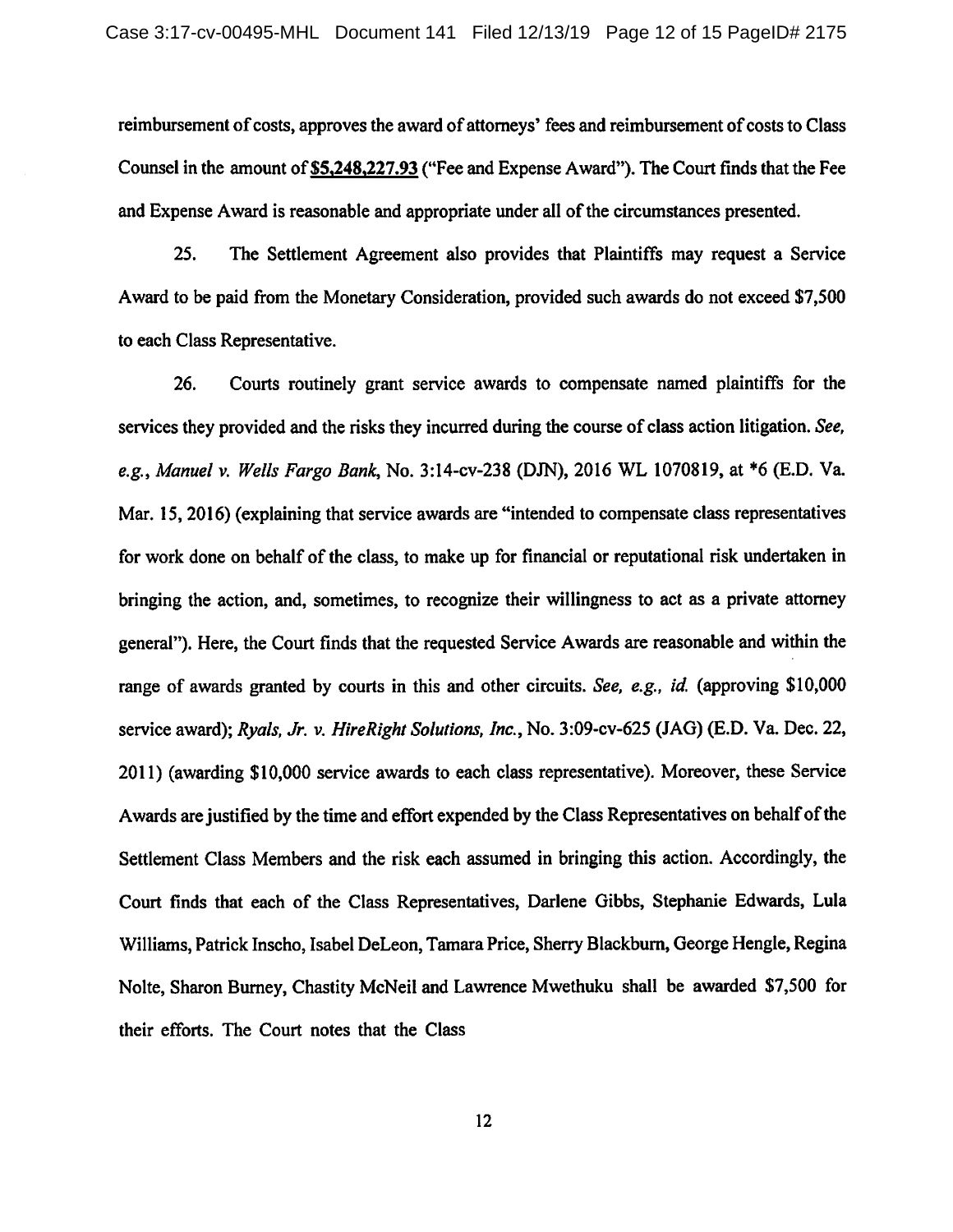Representatives will only receive one service award regardless of whether or not they are also a Class Representative in the Global Settlement.

27. The Court further notes that the percentage of requested attorneys' fees and reimbursement of costs and the dollar amount of the Service Awards was included in the notice materials disseminated to the Settlement Class.

28. The award of attorneys' fees and costs and Service Awards shall be paid by the Defendants from the Monetary Consideration within fourteen (14) days of the Effective Date.

#### **OTHER PROVISIONS**

29. The Court has jurisdiction to enter this Final Order and Final Judgment. Without in any way affecting the finality of this Final Order or the Final Judgment, this Court expressly retains exclusive and continuing jurisdiction over the Settlement and the Settlement Agreement, including all matters relating to the administration, consummation, validity, enforcement, and interpretation of the Settlement Agreement or the Final Order and Judgment, including, without limitation, for the purpose of:

enforcing the terms and conditions of the Settlement Agreement and  $\mathbf{a}$ resolving any disputes, claims or causes of action that, in whole or in part, are related to or arise out of the Settlement Agreement, the Final Order, or the Final Judgment (including, whether a person or entity is or is not a Settlement Class Member);

entering such additional orders, if any, as may be necessary or appropriate  $\mathbf{b}$ to protect or effectuate the Final Order, the Final Judgment, or the Settlement Agreement, or to ensure the fair and orderly administration of the Settlement; and

entering any other necessary or appropriate orders to protect and effectuate  $\mathbf{c}$ this Court's retention of continuing jurisdiction over the Settlement Agreement, the Final Order,

13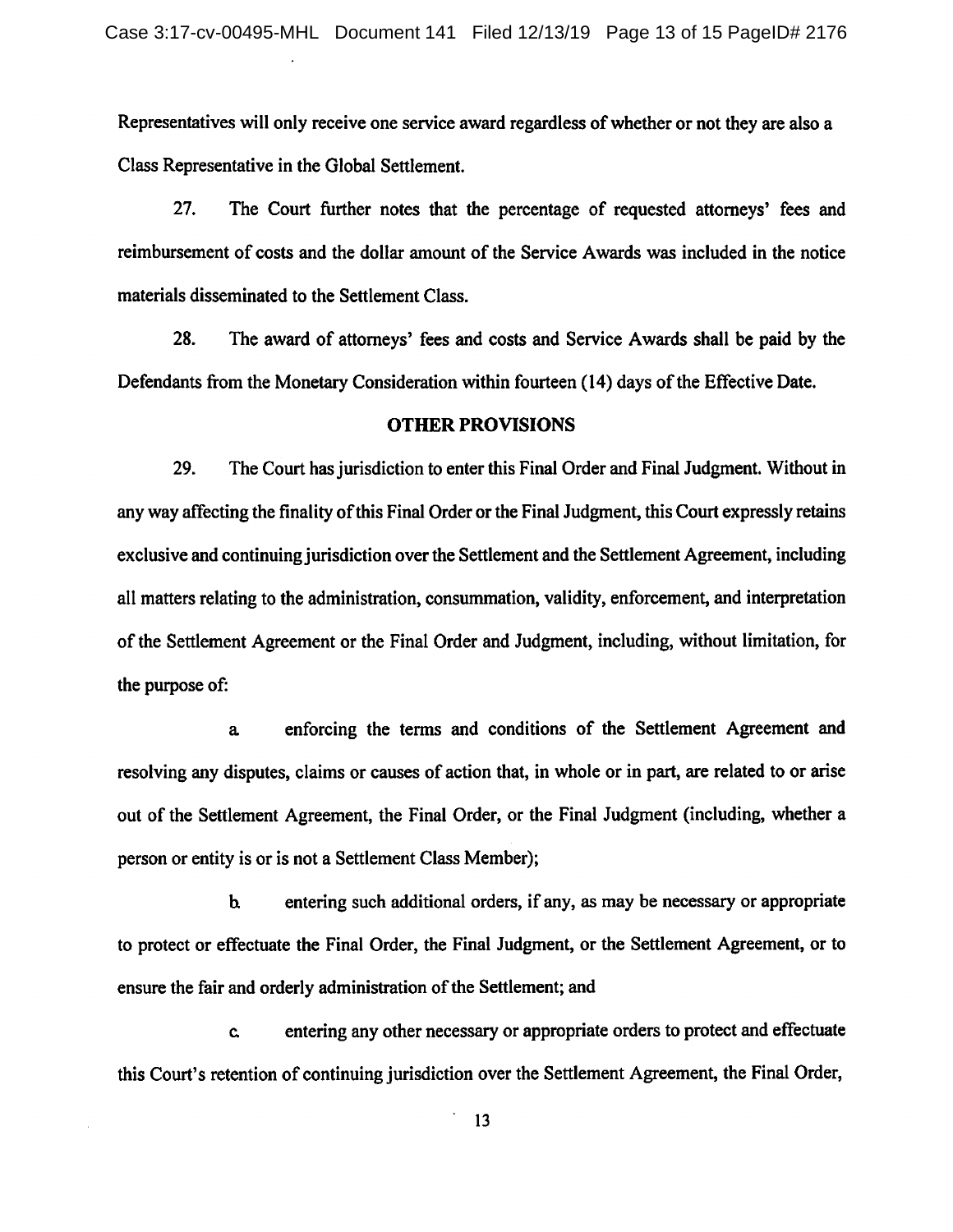or the Final Judgment.

30. Without affecting the finality of this Final Order or the Final Judgment, the Consolidated Defendants, each Settlement Class Member, and the Class Administrator hereby irrevocably submit to the exclusive jurisdiction of the Court for the limited purpose of any suit, action, proceeding, or dispute arising out of the Settlement Agreement or the applicability of the Settlement Agreement, including any suit, action, proceeding, or dispute relating to the Release provisions herein. The Consolidated Defendants further make a limited waiver of their claims to sovereign immunity from suit for the limited purpose of enforcing this Settlement Agreement. Except as expressly set forth herein, nothing contained in this Final Order or the Final Judgment shall be construed as a waiver or abrogation of any rights or privileges belonging to Great Plains, the Otoe-Missouria Tribe, Plain Green, the Chippewa Cree Tribe of the Rocky Boy's Reservation of Montana, MobiLoans, the Tunica Biloxi Tribe of Louisiana, and each of their current, past, and future affiliates, subsidiaries, parents, insurers, and all of the respective directors, officers, Business Committee members, general and limited partners, shareholders, managers, representatives, employees, members, agents, attorneys, accountants, successors, assigns, and representatives, including sovereign immunity from judicial process.

The Parties are hereby directed to carry out their obligations under the Settlement 31. Agreement.

Without further order of the Court, the Parties may agree to reasonably necessary  $32.$ extensions of time to carry out any of the provisions of the Settlement Agreement. Likewise, the Parties may, without further order of the Court or notice to the Settlement Class, agree to and adopt such amendments to the Settlement Agreement (including exhibits) as are consistent with this Final Order and the Final Judgment and that do not limit the rights of Settlement Class